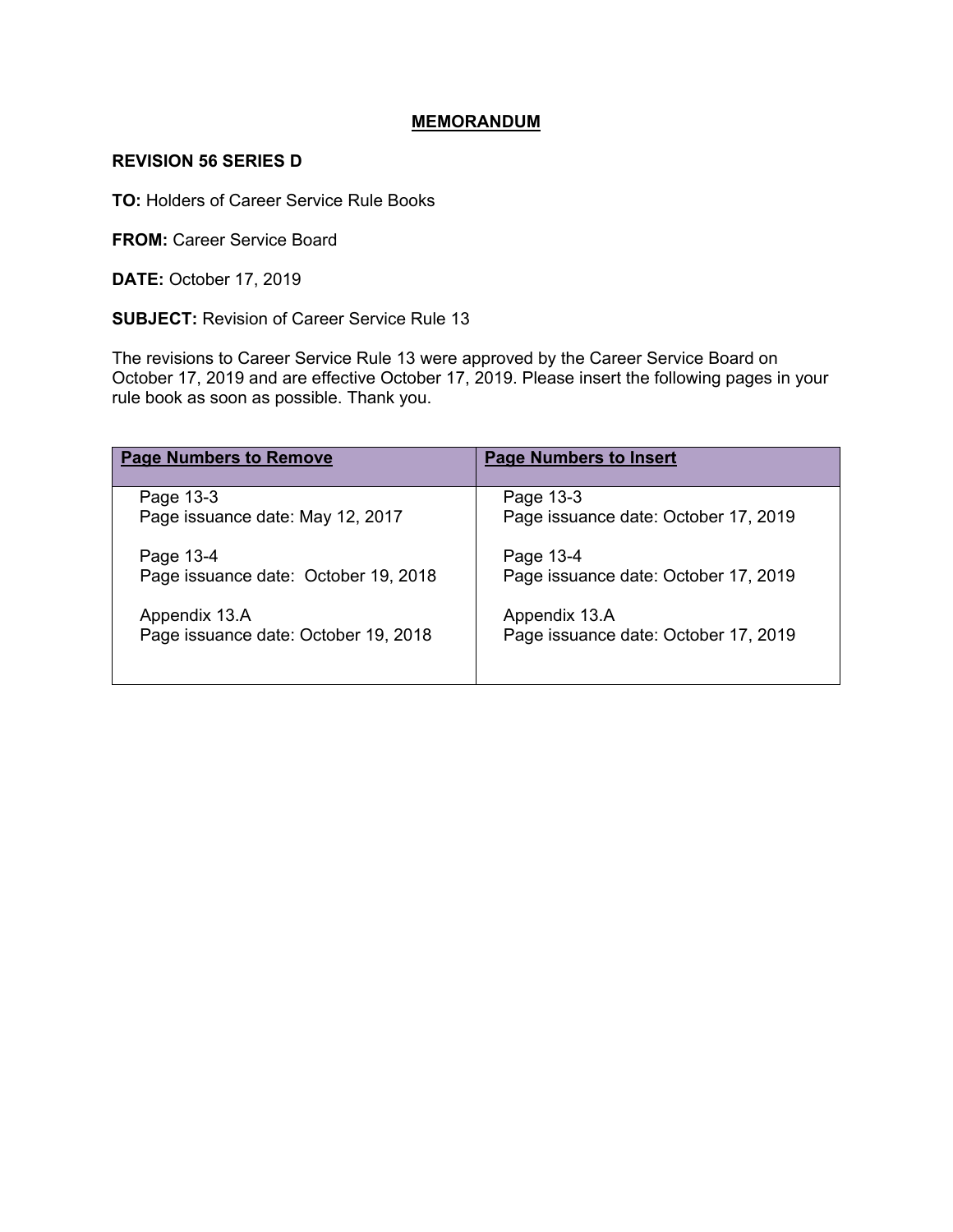## Section 13-30 Performance Review Process

13-31 Performance Ratings (Revised October 17, 2019; Rule Revision Memo 56D)

A. An eligible employee's overall performance shall be evaluated in an employee's review as one of the following:

| Rating | <b>Rating Name</b>      | <b>Definition</b>                                                                                                                                                                                                                                                                                                                                           |
|--------|-------------------------|-------------------------------------------------------------------------------------------------------------------------------------------------------------------------------------------------------------------------------------------------------------------------------------------------------------------------------------------------------------|
| 5      | Exceptional             | Consistently delivers outcomes rarely achieved by others. Always<br>exceeds standards. This rating is a special commendation for the<br>employee who offers truly outstanding overall performance.                                                                                                                                                          |
| 4      | Exceeds<br>Expectations | Consistently exceeds expected job requirements and frequently<br>surpasses established goals. Delivers outcomes that are superior<br>the majority of the time. This rating recognizes overall performance<br>that consistently exceeds standards.                                                                                                           |
| 3      | Successful              | Consistently achieves expected job requirements and established<br>goals. Employee is a solid contributor to the success of the<br>department and the City and County of Denver by completing<br>expected outcomes.                                                                                                                                         |
| 2      | Development<br>Needed   | Meets some, but not all established goals and job requirements.<br>Outcomes are less than expected, with improvement required in<br>one or more specific area(s) affecting their performance or behavior.<br>Additionally, the employee may not have spent enough time in the<br>position to demonstrate proficiency in order to meet established<br>goals. |
|        | Unacceptable            | Work does not meet job expectations in most, if not all, areas. This<br>is considered a rating where significant improvements are<br>immediately required in overall performance.                                                                                                                                                                           |

## B. "Unacceptable" Rating Procedure:

- 1. If an eligible employee's annual performance evaluation rating is expected to be "Unacceptable," the department or agency shall advise the employee of the expected rating a reasonable time in advance, but not less than seven (7) calendar days prior to the date of the meeting scheduled to discuss the employee's performance review, and shall allow representation at this meeting in accordance with the provisions of Rule 16 **CODE OF CONDUCT AND DISCIPLINE**.
- 2. The employee shall be provided with a PIP no later than ten (10) calendar days after the date of the meeting regarding the employee's "Unacceptable" rating.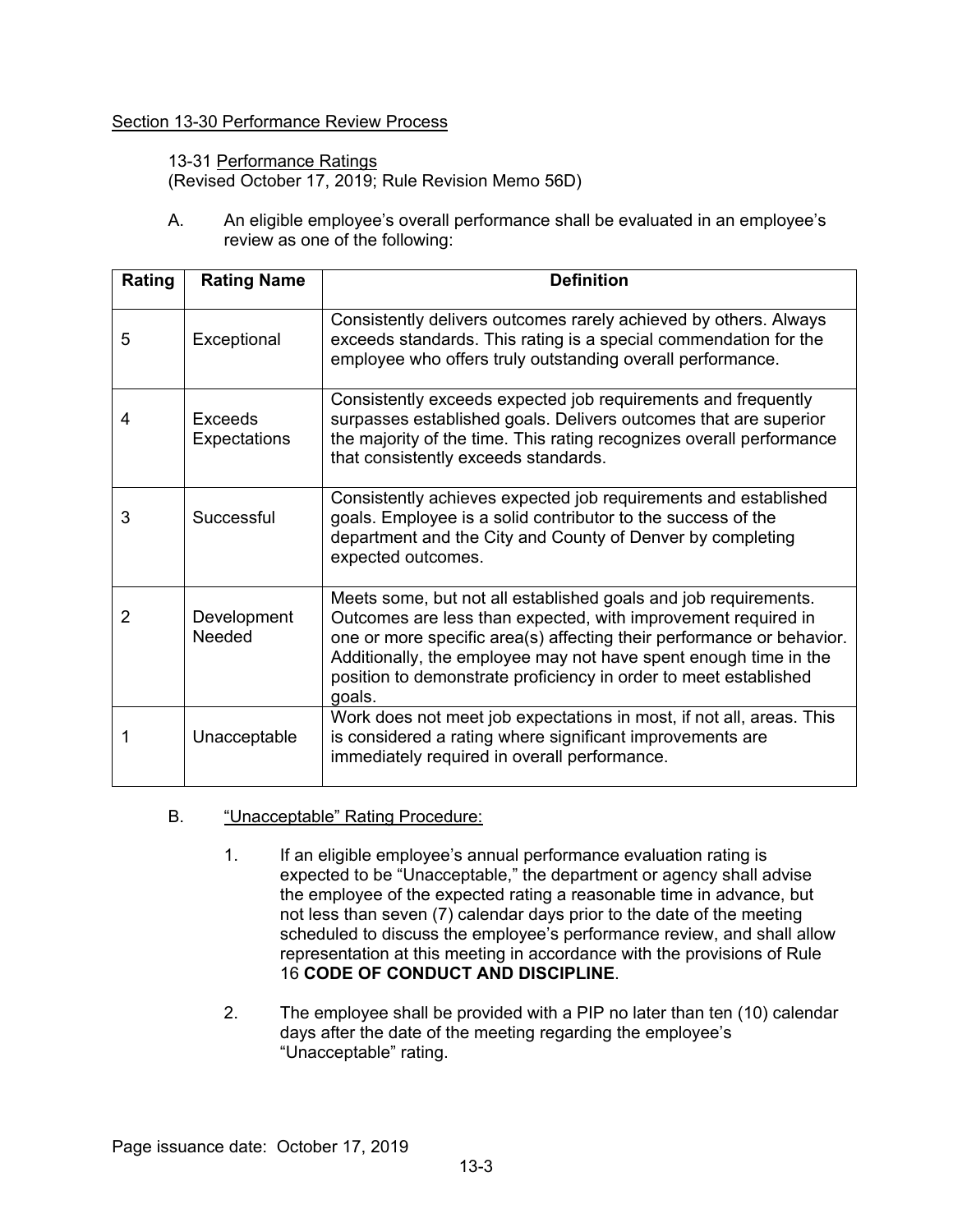### 13-32 Merit Increases and Merit Payments (Revised October 17, 2019; Rule Revision Memo 56D)

- A. The funding for merit increases and merit payments is provided in the annual appropriation ordinance. The pay increase associated with a particular performance rating shall be reviewed annually and adjusted as necessary to reflect prevailing practices in the community. The award of merit increases and merit payments is contingent upon this annual appropriation being approved by City Council and the Mayor. In case of a conflict between ordinance and these rules, the ordinance will prevail.
- B. 1. Departments and agencies are responsible for determining the percentage increase associated with each employee rating. The percent increase for all eligible employees shall average 3.0 for merit increases and merit payments delivered in 2020.
	- 2. When there is a change to an employee's pay rate on the same effective date as the merit increase, the merit increase will be applied before any other pay rate change(s).
- C. Merit Table:
	- 1. Eligibility for merit increases and merit payments is based on an eligible employee's overall annual performance rating as measured by a performance review.

| 2019 Performance Rating | 2020 Merit Increase Percent | 2020 Lump Sum<br>Merit Payment<br>Percent |
|-------------------------|-----------------------------|-------------------------------------------|
| 5: Exceptional          |                             |                                           |
| 4: Exceeds Expectations | $2.20\% - 5.00\%$           | $1.30\% - 3.50\%$                         |
| 3: Successful           |                             |                                           |
| 2: Development Needed   | $0\% - 2.00\%$              | 0%                                        |
| 1: Unacceptable         | 0%                          |                                           |

- 2. An eligible employee whose current pay rate is within the pay range of the pay grade assigned to the employee's job classification shall receive a merit increase in accordance with the above table.
- 3. An eligible employee whose current pay rate is at or above the pay range maximum of the pay grade assigned to the employee's job classification shall receive a lump sum merit payment in accordance with the above table.

Page issuance date: October 17, 2019